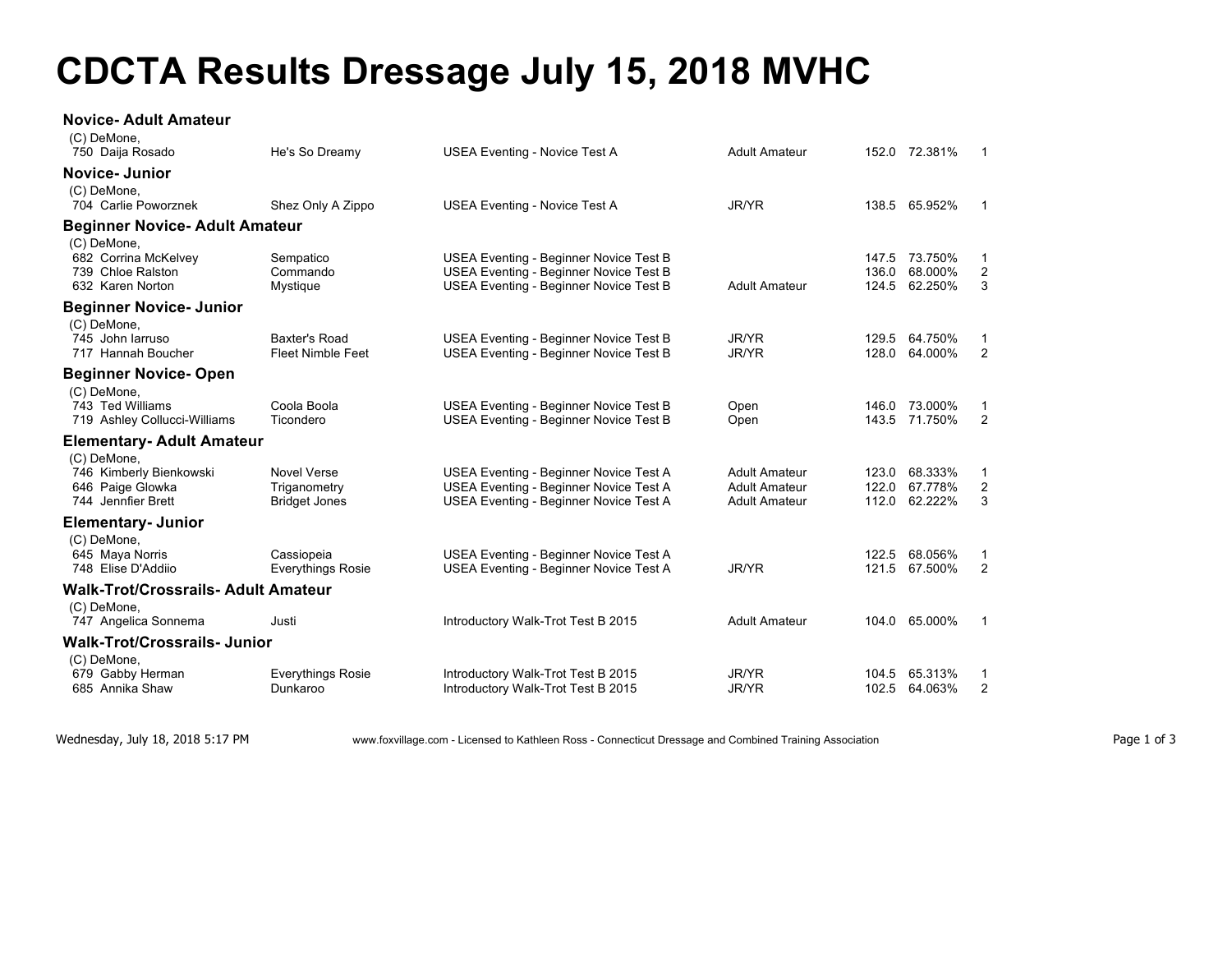| 629 Skye Gardiner<br>693 Gianna Graves                           | Justi<br>Darby the Wonder Pony      | Introductory Walk-Trot Test B 2015<br>Introductory Walk-Trot Test B 2015 | JR/YR<br>JR/YR                               | 101.0         | 63.125%<br>101.0 63.125%       | 3<br>3              |
|------------------------------------------------------------------|-------------------------------------|--------------------------------------------------------------------------|----------------------------------------------|---------------|--------------------------------|---------------------|
| <b>Walk-Trot/Crossrails- Open</b>                                |                                     |                                                                          |                                              |               |                                |                     |
| (C) DeMone,<br>749 Tracey Woods<br>625 Ingrid Snieckus           | Once In a Blue Moon<br>ETF Chaumont | Introductory Walk-Trot Test B 2015<br>Introductory Walk-Trot Test B 2015 | Open<br>Open                                 | 106.8<br>93.0 | 66.750%<br>58.125%             | 1<br>2              |
| <b>Introductory A- Adult Amateur</b>                             |                                     |                                                                          |                                              |               |                                |                     |
| (C) DeMone,<br>551 Laura Sottile<br>718 Christine Capacchione    | Bears Lil Honey<br>Perfect Storm    | Introductory Walk-Trot Test A 2015<br>Introductory Walk-Trot Test A 2015 | <b>Adult Amateur</b><br><b>Adult Amateur</b> | 108.5<br>99.0 | 67.813%<br>61.875%             | 1<br>$\overline{2}$ |
| <b>Introductory A- Junior</b>                                    |                                     |                                                                          |                                              |               |                                |                     |
| (C) DeMone,<br>678 Gabrielle Pitruzzello                         | <b>Wrangler Bay</b>                 | Introductory Walk-Trot Test A 2015                                       | JR/YR                                        |               | 100.5 62.813%                  | $\mathbf{1}$        |
| <b>Introductory B- Adult Amateur</b>                             |                                     |                                                                          |                                              |               |                                |                     |
| (C) Carlton,<br>551 Laura Sottile<br>718 Christine Capacchione   | Bears Lil Honey<br>Perfect Storm    | Introductory Walk-Trot Test B 2015<br>Introductory Walk-Trot Test B 2015 | <b>Adult Amateur</b><br><b>Adult Amateur</b> | 98.0          | 118.5 74.063%<br>61.250%       | 1<br>$\overline{2}$ |
| <b>Introductory B- Junior</b>                                    |                                     |                                                                          |                                              |               |                                |                     |
| (C) Carlton,<br>678 Gabrielle Pitruzzello                        | <b>Wrangler Bay</b>                 | Introductory Walk-Trot Test B 2015                                       | JR/YR                                        |               | 101.5 63.438%                  | $\mathbf{1}$        |
| <b>Introductory C- Adult Amateur</b>                             |                                     |                                                                          |                                              |               |                                |                     |
| (C) Carlton,<br>746 Kimberly Bienkowski                          | <b>Novel Verse</b>                  | Introductory Walk-Trot Test C 2015                                       | <b>Adult Amateur</b>                         |               | 133.0 66.500%                  | $\mathbf{1}$        |
| Introductory C- Junior                                           |                                     |                                                                          |                                              |               |                                |                     |
| (C) Carlton,<br>660 Hailey Braiden                               | Turn The Page                       | Introductory Walk-Trot Test C 2015                                       | JR/YR                                        |               | 140.0 70.000%                  | $\mathbf 1$         |
| <b>Training Level Test 1- Adult Amateur</b>                      |                                     |                                                                          |                                              |               |                                |                     |
| (C) Carlton,<br>683 Laura Ceplenski<br>718 Christine Capacchione | Rasberry Ice<br>Perfect Storm       | Training Level, Test 1 2015<br>Training Level, Test 1 2015               | <b>Adult Amateur</b><br><b>Adult Amateur</b> |               | 134.5 58.478%<br>124.0 53.913% |                     |
| <b>Training Level Test 1- Junior</b><br>(C) Carlton,             |                                     |                                                                          |                                              |               |                                |                     |
| 660 Hailey Braiden                                               | Turn The Page                       | Training Level, Test 1 2015                                              | JR/YR                                        |               | 144.0 62.609%                  | $\mathbf{1}$        |
| <b>Training Level Test 2- Adult Amateur</b>                      |                                     |                                                                          |                                              |               |                                |                     |
| (C) Carlton,<br>683 Laura Ceplenski                              | Rasberry Ice                        | Training Level, Test 2 2015                                              | <b>Adult Amateur</b>                         |               | 155.5 59.808%                  | 1                   |

Wednesday, July 18, 2018 5:17 PM www.foxvillage.com - Licensed to Kathleen Ross - Connecticut Dressage and Combined Training Association Page 2 of 3